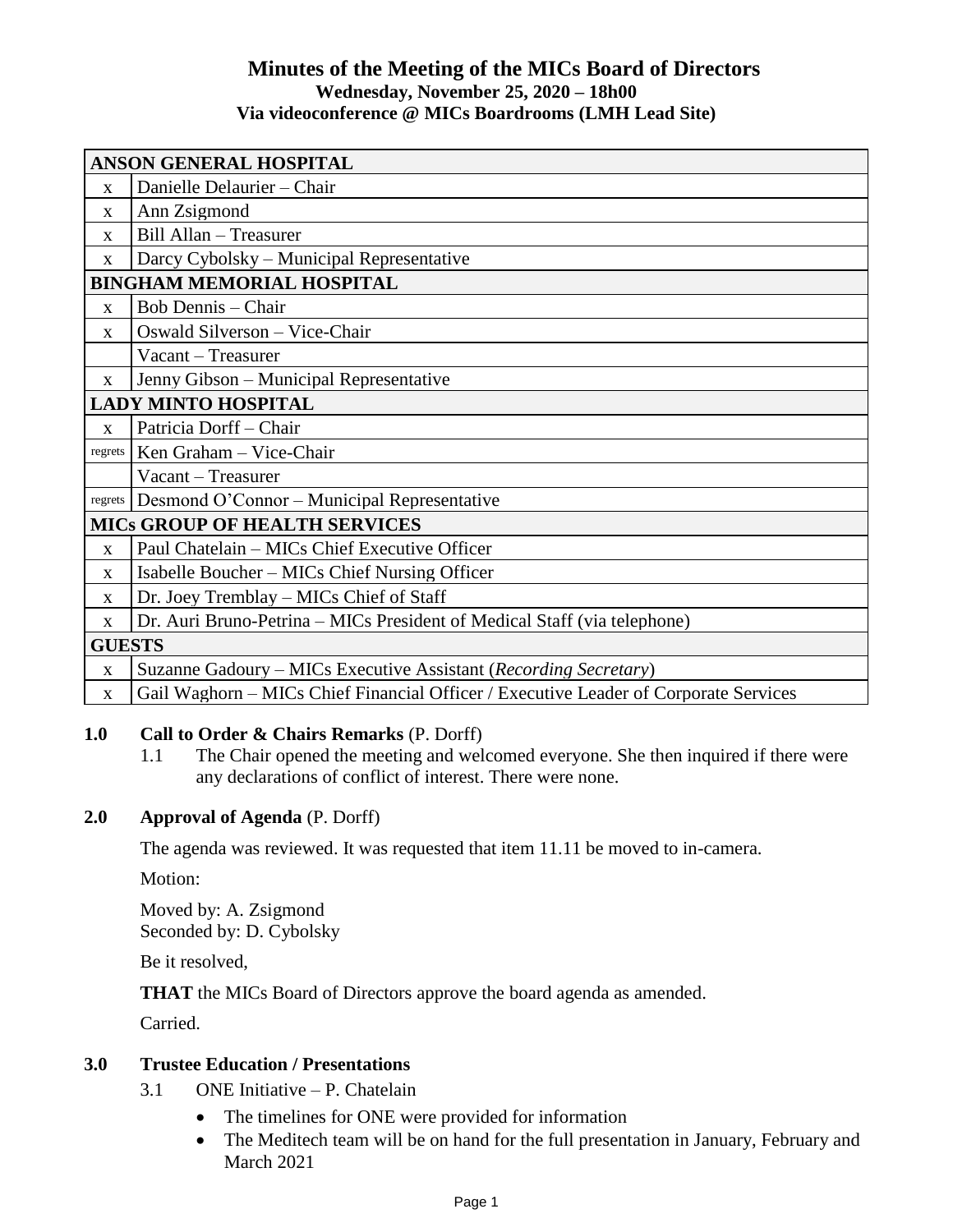- The MOUs are to be signed in April 2021
- Wave 2 implementation / Meditech software delivery to start in May 2021
- Wave 2 design to be completed and build started in November 2021
- First NEON site transition to ONE HIS in late October/early November 2022
- Wave 2 implementation to be completed by March 2023
- They're still working on the GAP analysis
- Paul and Gail will be participating in other MOU workshops in December and **January**
- The MOU packages including board presentation, board briefing note and ONE Initiative backgrounder will be provided to the board
- There will be three MOU briefing Zoom sessions to accommodate all board members
- Board members can submit their questions beforehand in order for the ONE team to prepare their answers
- Board members were invited to ask questions.

## **4.0 Approval of Minutes (P. Dorff)**

4.1 Minutes of the MICs Board of Directors meeting held October 28, 2020 were provided for information.

Motion:

Moved by: B. Dennis Seconded by: D. Delaurier

Be it resolved,

**THAT** the MICs Board of Directors approve the minutes of the meeting held October 28, 2020 as presented.

Carried.

### **5.0 Follow-Up Items**

- 5.1 Review of the 2020-2021 Board Work Plan
	- The ONE Initiative presentation was reviewed today.
	- The Board Education & Orientation plan was reviewed today. There will be education on a monthly basis for the next few months
	- The AGM will most likely be done by Zoom again this year
	- Board members are asked to contact the CEO or EA to participate in education sessions/webinars/courses
	- The Strategic Planning update was reviewed today.
	- Will have an education session on the ONE initiative in January, February and March

### **6.0 MICs Finance**

- 6.1 September 2020 Operating Statements (G. Waghorn)
	- Gail provided a brief overview of the statements for all three sites.
	- All the hospitals ended in a surplus position and experienced a decrease in OHIP revenue as well as operational costs due to decreased patient activity

#### **BMH**

- Hospital operating at a surplus of \$95,871 at the end of September; total margin as a percentage of revenue was 2.14%
- A hospital yearend surplus forecast of \$360,000 was submitted to the MOHLTC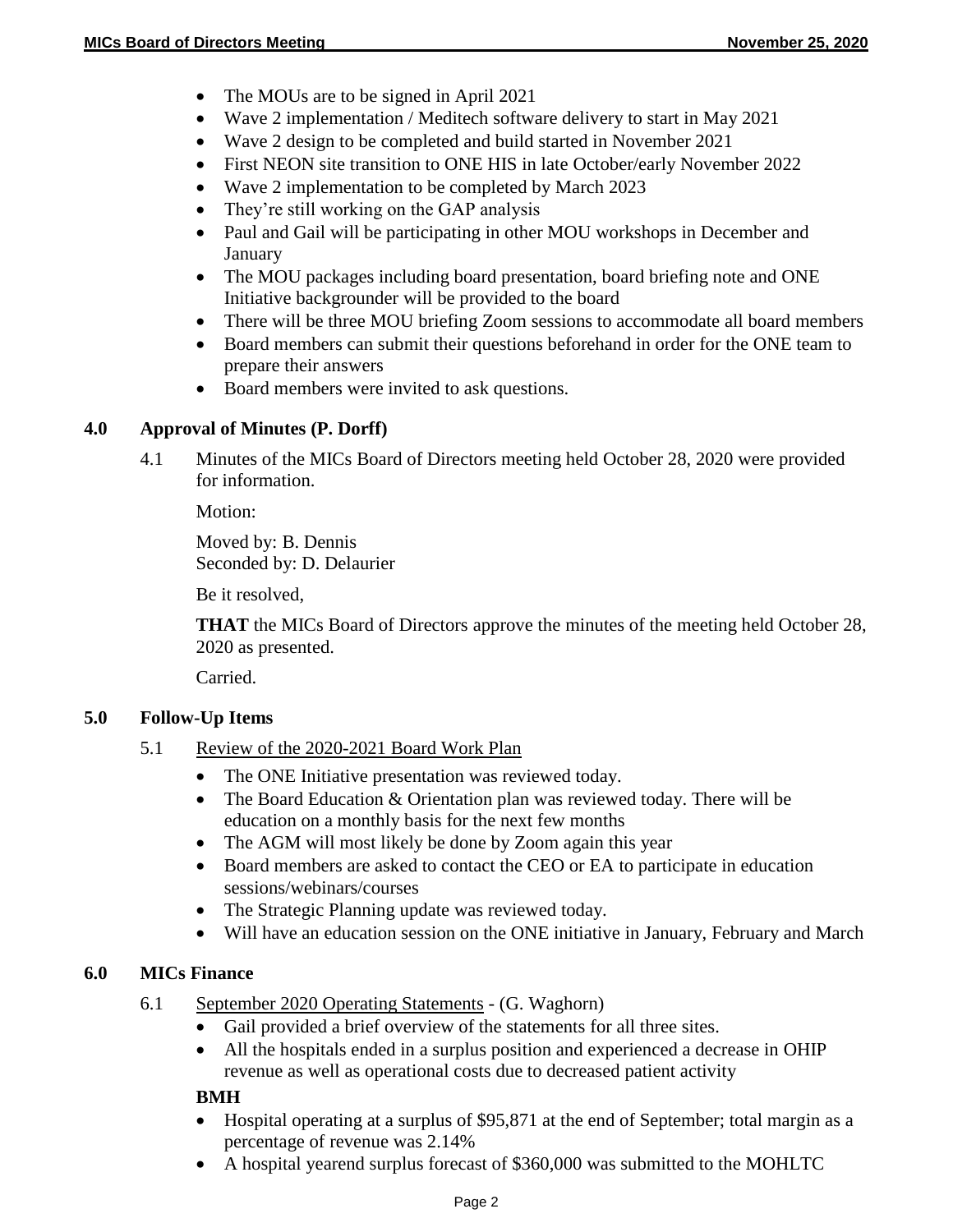- Operating revenue was \$388,804 over budget at the end of September
- Received increase of \$129,200 in base funding  $(2\%)$  for fiscal year; base also includes \$175,503 in Transformation funding; received COVID and Pandemic pay funding of \$334,000
- OHIP and other patient revenue restricted to hospital activity was slightly over budget by \$3,426
- Differential and copayment revenue was over budget by \$45,462
- Operating expenses were \$157,527 over budget; budgeted expenditures were \$4.01 million
- COVID expenses were \$175,000
- Salaries were \$157,000 over budget
- The two largest variances were: unbudgeted COVID related salaries \$84,000 and share of AGH lab salaries - \$41,000
- Overtime costs were \$117,107 compared to \$141,795 in 2019
- Total sick time costs to end of September were \$39,711 compared to \$36,466 in 2019
- Orientation costs were \$25,880 compared to \$28,777 in 2019
- Benefit costs were running at 36.0% of salaries
- Supply budgets are heavily skewed this fiscal year due to COVID. Some departments are under budget because of lack of activity and others are over budget because of costs related to COVID
- Medical and surgical supplies are over budget by \$28,368
- Balance sheet is good; there is a high receivable from the partnership to BMH
- Current ratio is 10.34

#### **AGH/SCM**

- Hospital operating at a surplus of \$125,438 at the end of September; total margin (consolidated) for Q2 was 2.4%; yearend forecast is projecting a hospital operating surplus of \$466,000
- Operating revenue was \$310,000 over budget at the end of September
- Our base funding included \$231,629 in transformation funding and \$462,000 for COVID and Pandemic pay costs
- The shared lab service model between AGH and BMH netted a revenue recovery of \$71,864.
- OHIP and other patient revenue was under budget by \$66,000
- Differential and co-payment revenue was under budget by \$20,617
- Operating expenses were \$83,756 under budget; budgeted expenditure were \$5.2 million
- Salaries were \$40,792 under budget at the end of the second quarter
- Major salary variances were: lab \$70,064 under budget; administration and support services were \$127,082 unbudgeted in COVID & Assessment Center salaries
- Overtime costs were \$221,376 compared to \$181,859 in 2019
- Total sick time costs to end of September were \$40,863 compared to \$45,863 in 2019
- Orientation salary costs were \$46,274 compared to \$27,416 in 2019
- Benefit costs were running at 37% of salaries
- Medical and surgical supplies were over budget by \$28,368 related to COVID
- Current ratio is (0.36); \$2.3M liability to the partnership; yearly funding will decrease the liability, however capital expenditures will increase it

#### **SCM:**

operating at a deficit of (\$120,627) compared to \$362,801 in 2019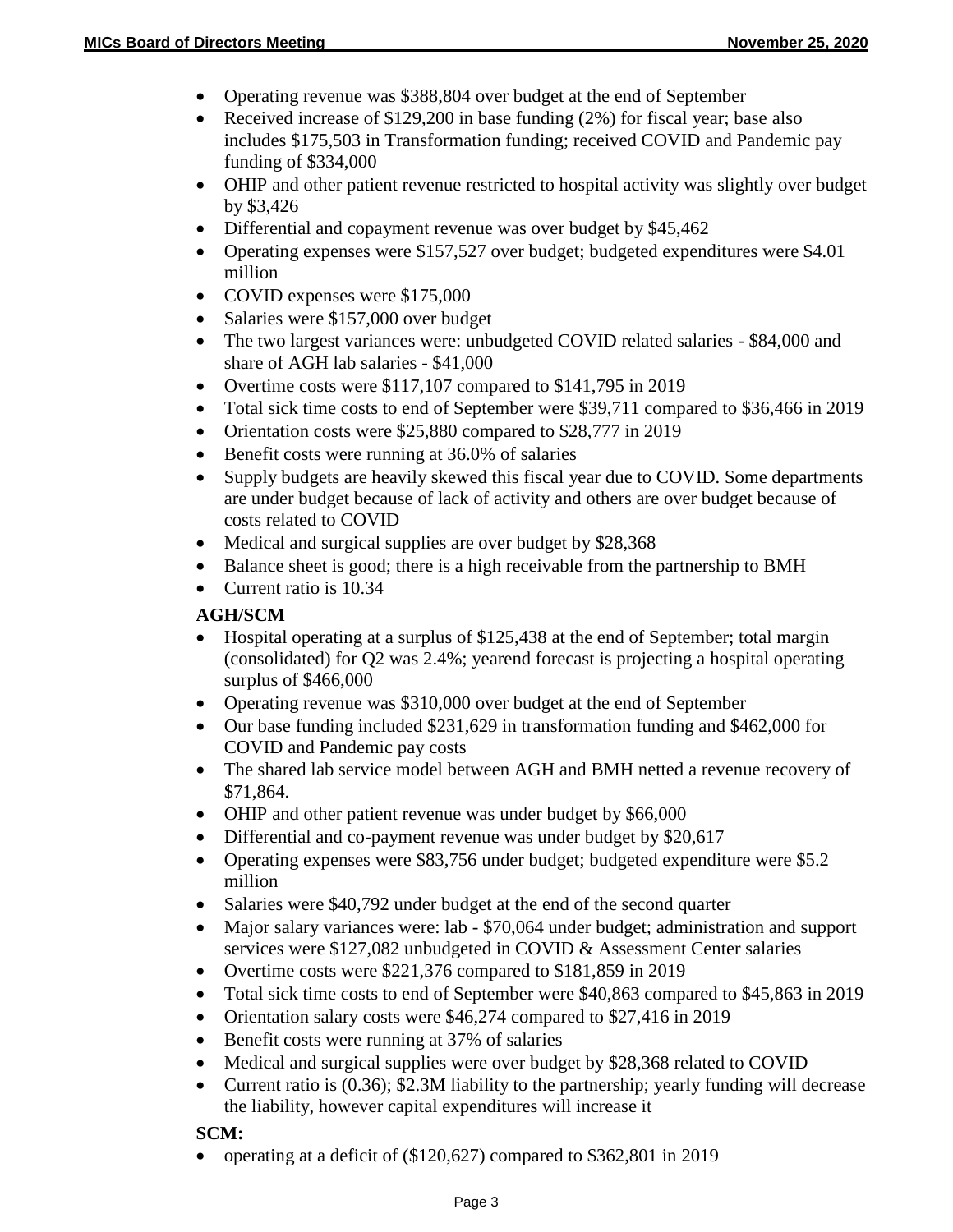- we have a lot of additional revenue for LTC due to COVID
- received \$457,532 in revenues related to COVID costs including pandemic pay
- costs have not gone up this year; they are very comparable to last year
- sick and overtime are down slightly but still very substantial

### **LMH:**

- Hospital operating at a surplus of \$97,192 at the end of September; total consolidated margin as a percentage of revenue was 1.21%; yearend forecast of \$167,340 was submitted to the MOHLTC; hospital's bottom line is impacted by Villa Minto's deficit
- Operating revenue was \$686,582 over budget at the end of September
- Our base funding includes \$301,064 in Transformation funding as well as COVID and Pandemic pay funding totaling \$595,000
- Patient revenue was under budget by \$84,000
- Operating expenses were \$181,951 under budget; budgeted expenditures were \$7.2 million
- Salaries were over budget by \$37,479 at the end of the second quarter
- COVID related salary  $cost = $192,234$  at the end of September
- Total overtime costs were \$335,579 compared to \$292,517 in 2019
- Total sick time costs to end of September were \$69,360 compared to \$80,749 in 2019
- Orientation costs were \$57,918
- Benefit costs were running at 38% of salaries
- Other supplies and expenses were basically breakeven \$4.611 under budget
- Medical  $&$  surgical supplies over budget by \$71,434 related to COVID (PPE costs)
- Drugs were over budget by \$43,223 (drugs for chemo program are high but offset by CCO revenue)
- Balance sheet current ratio is 12.45%
- The investment pool is keeping LMH's balance sheet strong

# **VM:**

- operating at a deficit of  $(\$60,713)$
- submitted a deficit budget; historically, the hospital has always been able to cover this deficit

Motion:

Moved by: B. Allan Seconded by: J. Gibson Be it resolved,

**THAT**, the MICs Board of Directors approve the September 2020 Operating Statements for Bingham Memorial Hospital, Anson General Hospital, South Centennial Manor, Lady Minto Hospital and Villa Minto as presented.

Carried.

### 6.2 HIRF & Capital Budget Update

- Chief Financial Officer gave the following overview of the 2020-2021 capital budget.
- BMH/Rosedale equipment: budget of \$308,635 vs actual \$8,543
- BMH/Rosedale building & infrastructure: budget of \$495,965 vs actual \$1,265,000
- AGH/SCM equipment: budget of \$432,829 vs actual \$34,919
- AGH/SCM building & infrastructure: budget of \$2,011,432 vs actual \$1,092549
- LMH/VM equipment: budget of \$582,800 vs actual \$53,895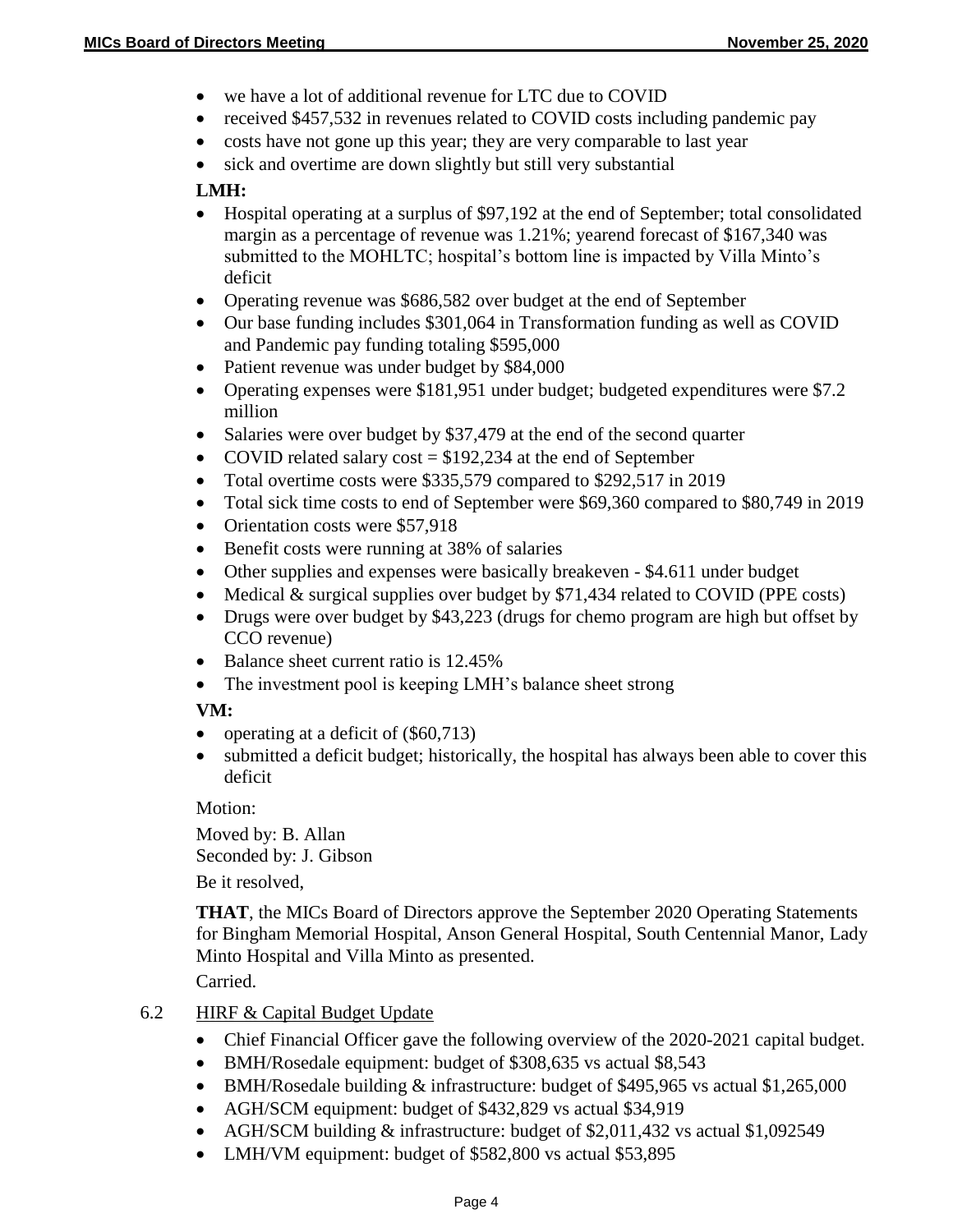- LMH/VM building & infrastructure: budget of \$1,490,000 vs \$467,734
- We haven't purchased a lot of the equipment because of COVID; managers have been told to order their equipment by December 31, 2020
- Randy works with engineers and architects to cost out infrastructure projects and managers work with the MICs purchaser for pricing for equipment

#### **7.0 Presentations/Reports** (P. Dorff)

- 7.1 Chief Executive Officer Report: (P. Chatelain)
	- The report was provided for information.
	- The CEO provided the following overview:
	- COVID-19 update:
		- o Maintaining 106 cases in the region with two still active
		- o LTC short-stay absences are on hold for the next 14 days. These are being reevaluated every Monday as there are still active cases in the community. We are still encouraging indoor visitation on a pre-booked basis.
		- o We continue to run and staff 3 Testing Centres 2 days per week in Cochrane and Iroquois Falls, and 1 day in Matheson. Numbers in Matheson continue to be low.
		- o Working with Ontario Health North on regional planning including developing a Mobile Enhancing Support Team (MEST); providing education and communication to our physicians, team members and community members. In the case of an outbreak, everyone would work together to help out.
		- o Daily searching and procuring of Personal Protective Equipment
		- o We have received approximately \$30,000 per hospital in COVID-19 funding for the period of March 2020 to July 2020, which covers some capital and the testing Centres.
	- We are still waiting for Ministry approval on our SCM 96-bed application.
	- The Institute Quality Management in Health Care (IQMH) Laboratory Accreditation will be conducting their virtual visit for the MICs Labs from Nov. 30 to Dec. 2, 2020.
	- Dr. Klassen is officially retiring as of today. The LMH board chair presented him with his MICs clock.
	- The Physician Recruitment and Retention committee is meeting on December 2, 2020. Physician shortage is becoming critical.
	- The ONE Initiative (Expanse) workshops will continue in December and January. A final presentation on the Memorandum of Understanding for the governance structure of NEWco will be made at the January Board meeting.
	- Will be participating in the Moose FM radio-thon in December to fundraise for the purchase of a \$60,000 pulmonary function testing machine.
	- Board Members were invited to ask questions.
- 7.2 Chief Nursing Officer Report: (I. Boucher)
	- The CNO's report was provided for information.
		- o Nursing: Currently recruiting for a new PCM AGH/BMH. Have successfully recruited a new charge nurse at AGH.
		- o Pharmacy: continue to recruit for a Pharmacy Technician. Have been exploring the possibility of having Pharmacy students complete their placements with us with a goal to recruit post-graduation.
		- o Preparing for Accreditation 2022. Board can expect to complete a selfassessment and Governance Functioning tool in the New Year.
		- o COVID-19:
			- $\triangleright$  Surge planning: continue to maintain capacity to admit in all three hospitals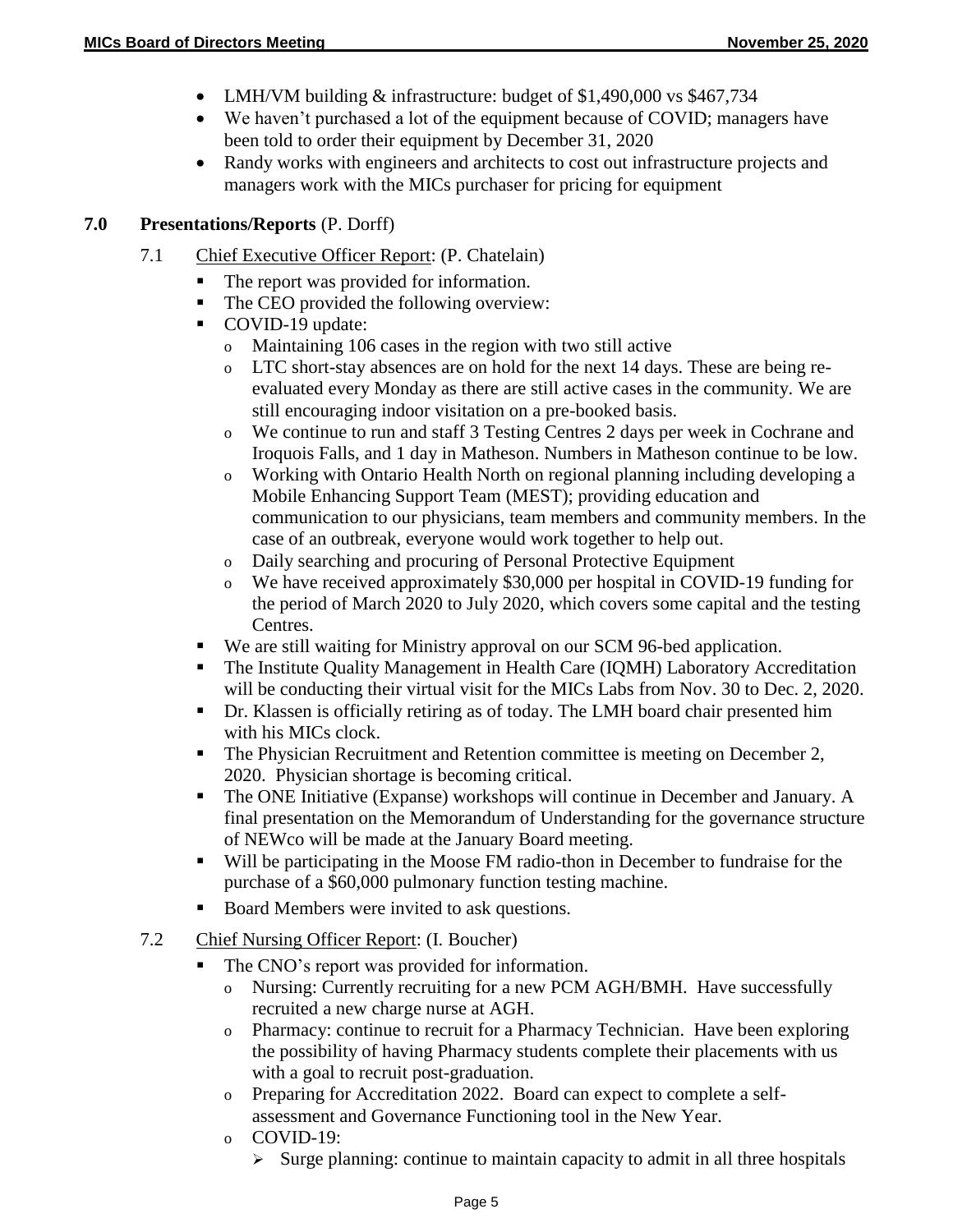- MEST (Mobile Enhancement and Support Teams): planning at a regional level to assist in the event of an outbreak
- $\triangleright$  Testing Centers remain open in our three communities
- $\geq$  COVID vaccines may be available in early 2021. Priority will be LTC and Healthcare providers
- o The following 2019/20 Q4 and 2020/21 Q1 stats were provided for information: Total ALC Occupancy at all three hospitals, Oncology visits, Telehealth visits and Visiting Specialist Clinics.
- o One of our new initiatives involves a collaboration with Northern College to develop recruiting strategies; there have been three meetings so far
- o Collaborating with OPP to establish a hospital and police committee to help develop a transfer of care protocol for mental health patients
- o The ALC rate is a bit high because of low patient census
- o There has been an increase in oncology patients this year.
- o Many visiting specialist clinics were cancelled during the pandemic.

## **8.0 Medical Staff** (Dr. J. Tremblay)

- 8.1 Chief of Staff Report:
	- Dr. Tremblay provided a verbal report.
		- $\triangleright$  Physician recruitment continues to be a top priority
		- $\triangleright$  The Physician Recruitment Committee will be meeting on December 2<sup>nd</sup> to recap and review priorities and determine next steps
		- $\triangleright$  Dr. Klassen has retired from the surgical program but will return as a locum
		- $\triangleright$  He will provide surgical services two weeks per month while other locum surgeons will cover the remaining weeks
		- $\triangleright$  The Porcupine Health Unit has advised that we are definitely in Wave 2 of the pandemic
- 8.2 Minutes of the Medical Advisory Committee
	- Minutes of the MAC meetings held September 16, 2020 and October 28, 2020 were provided for information.

### **9.0 LHIN / MOHLTC Business** (P. Chatelain)

- 9.1 N/A
- **10.0 MICs Quality Committee** (I. Boucher)  $\blacksquare$  N/A
- **11.0 Site Business** (P. Dorff)
	- 11.1 Anson General Hospital:  $\blacksquare$  N/A
	- 11.2 Bingham Memorial Hospital:  $N/A$
	- 11.3 Lady Minto Hospital:  $\blacksquare$  N/A
- **12.0 Partnership Business** (Bob Dennis)
	- 12.1 October 2020 Board Effectiveness Survey Results
		- 10 out of 12 surveys were submitted.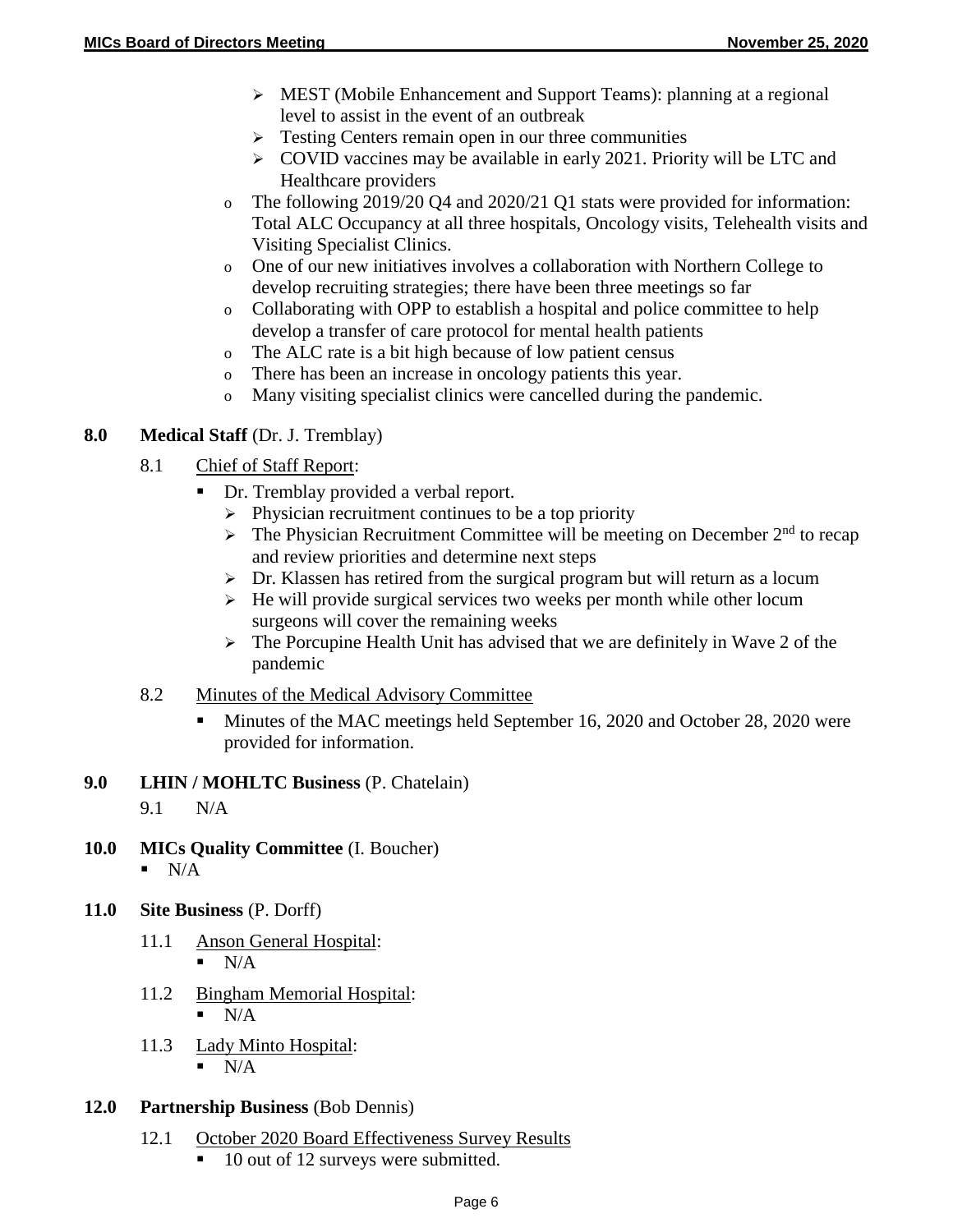- 12.2 November 2020 Board Effectiveness Survey
	- The survey was emailed via Survey Monkey.
- 12.3 Strategic Planning Update I. Boucher / P. Chatelain
	- The implementation of the acute care transition tool is complete target has been met
	- The care transitions tool is being used 100% of the time from AGH to SCM and will be rolled out to Rosedale and Villa Minto
	- Due to the pandemic and technical issues, we have been unable to capture the number of referrals for discharge planning but Becky has been receiving verbal referrals; will be refining this performance measure and introduce a more validated tool that will help us trigger these referrals to the discharge planner
	- In June 2020, an application for a 96-bed home was submitted; dialogue with the Ministry regarding financials continues; still waiting for final approval
	- $\blacksquare$  100% continuum of care for LTC (histories, physicals & physician visits): due to COVID, physician visits were held virtually when required and physicals were postponed but were done by a Nurse Practitioner in September
	- Number of Resident/Family Council meetings attended by representatives of the management team: unfortunately this was put on hold due to COVID however the SCM DOC attended a meeting on October 27, 2020
	- **Participate in one activity per LTC facility per year: the Director of HR attended the** Mother's Day celebrations at each site - target met
	- Completed initiatives for Better Together: policy has been finalized target met
	- #of initiatives that were successfully implemented (Better Together): Family Presence policy was finalized; target has been met
	- # of Leadership Walkrounds attended: COVID has made it impossible for Executives to attend departments in person; Team Members have been advised to contact the Executive Team to discuss issues as needed
	- % of patients who are safely repatriated back to our facilities (completed transfers): target met
	- % of staff who have received workplace violence education: Non-Violent Crisis Intervention training is done in-house for each new hire; in-house trainers also need to renew their train-the-trainer certificates which they have not been able to do due to COVID; as a result, we have not been able to provide in-house training this year
	- % Workplace Violence program completed: this has to do with our staff reviewing our own in-house program internally; there is no data at this time
	- % of Ontario of College of Pharmacists (OCP) standards that have been resolved or have a mitigation strategy in place (per Accreditation year): AGH is at 67% compliance; BMH is sitting at 73%; LMH is at 48% – unmet standards relate to noncompliance with the NAPRA standards in the chemo room which requires some upgrades; we will not be in compliance until this is done
	- number of unfilled vacancies  $> 3$  months: target is less than two per month; there are currently two vacancies per site – target not met; pharmacy technician and MLT positions are still open; shortage of that skill set in all of Ontario
	- Improved Worklife Pulse Survey results in next Accreditation Survey: 8.9% increase in positive responses and 8.5% decrease in negative responses – target met
	- Completion of Human Resources Plan annually: 95% complete; medical recruitment section to be completed
	- $\bullet$  % Emergency Department coverage by physicians: target met for Q1 & Q2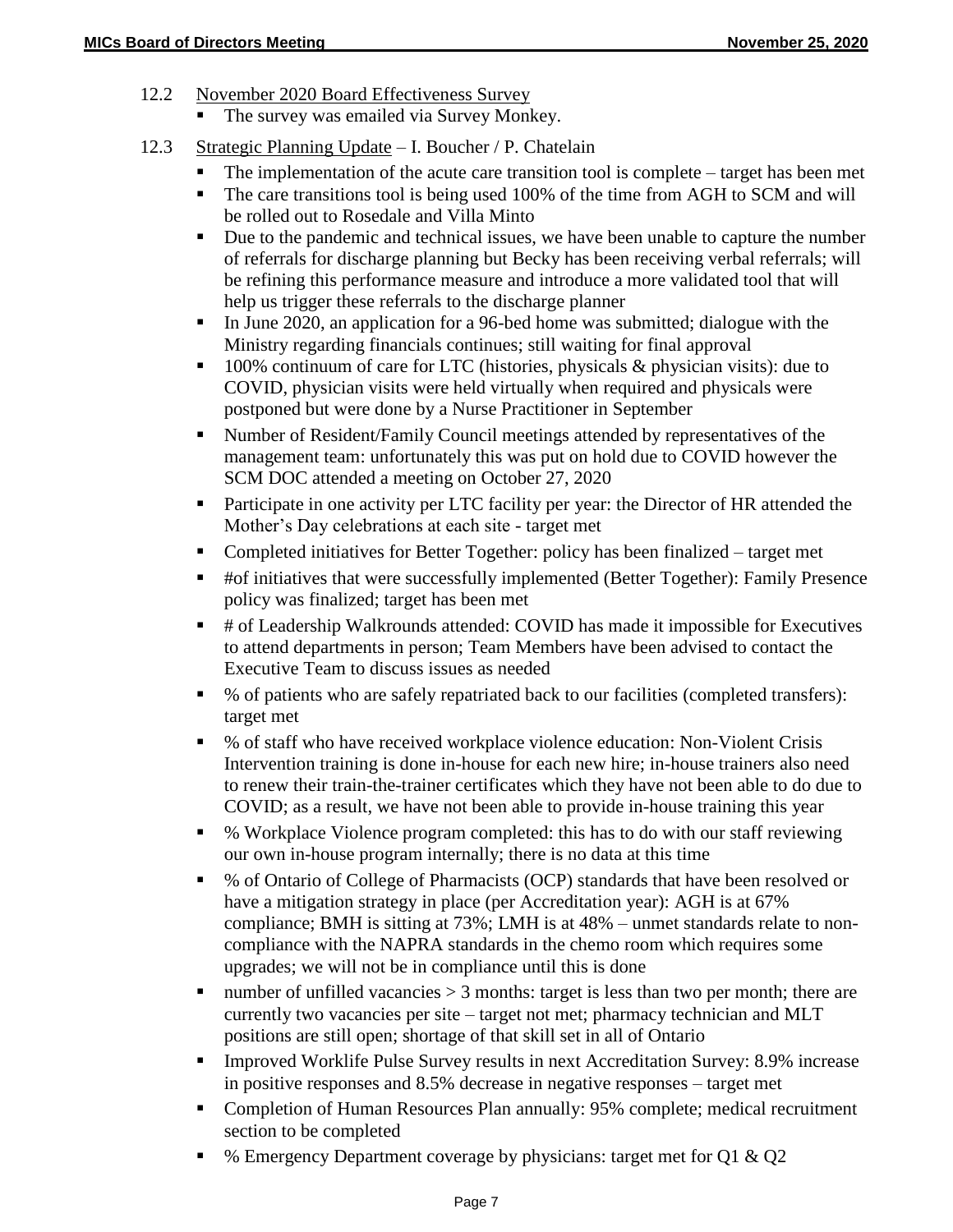- % of Emergency shifts covered by active physicians: work with Chief of Staff to consider recruitment of Emergency Room physicians instead of locum utilization; 10% for AGH in Q1 is due to a short term vacancy
- % of operating margin: no reporting for Q1; Q2 data not yet available
- Current ratio: no reporting for  $Q1$ ;  $Q2$  data not yet available
- % of Hospital Improvement Plan completed: no reporting for Q1; Q2 data not yet available
- Decreased length of stay in hospital for mental health patients: meeting held September  $2<sup>nd</sup>$  to discuss police involvement for security purposes with mental health patients; currently looking at feasibility of internal security for patient watch. Met with the OPP and other community organizations on November  $20<sup>th</sup>$  to develop a care transfer protocol. Looking to hire security guards to help with mental health patients.
- Have been meeting on a monthly basis with TDH as they were approved for further development but presently on hold due to COVID
- **MICs** Board of Directors approved a motion to participate in the ONE initiative and continue with planning phase of the Meditech Expanse.
- # of Executive Coffee Talks: have not had any since April due to COVID restrictions
- $\bullet$  # of open forums: target is to have one open forum per year but haven't been able to this year due to COVID although we have increased external communications via our MICs website and Facebook page to keep the community updated on events; hoping to hold an open forum in the spring depending on restrictions
- $\blacksquare$  # of meetings attended (PFAC): continue to meet on a quarterly basis; last meeting was held in November
- % of patient experience survey reviewed: all surveys were reviewed and are now implemented – target met

#### **13.0 In Camera**

13.1 Motion to go in-camera

Moved by: A. Zsigmond Seconded by: B. Allan

- 13.2 I.T. Issues (D. Delaurier)
- 13.3 Motion to go out of in-camera

Moved by: B. Allan Seconded by: D. Delaurier

- **14.0 MICs News** (P. Dorff)
	- October 2020 MICs Newsletter was provided for information.

#### **15.0 Next Meeting Date** (P. Dorff)

Wednesday, January 27, 2021 at 6:00 p.m. (BMH Lead Site)

### **16.0 Upcoming Meeting Dates**

• As per agenda

# **17.0 Adjournment** (P. Dorff)

• There being no further business, the meeting adjourned at 7:44 p.m.